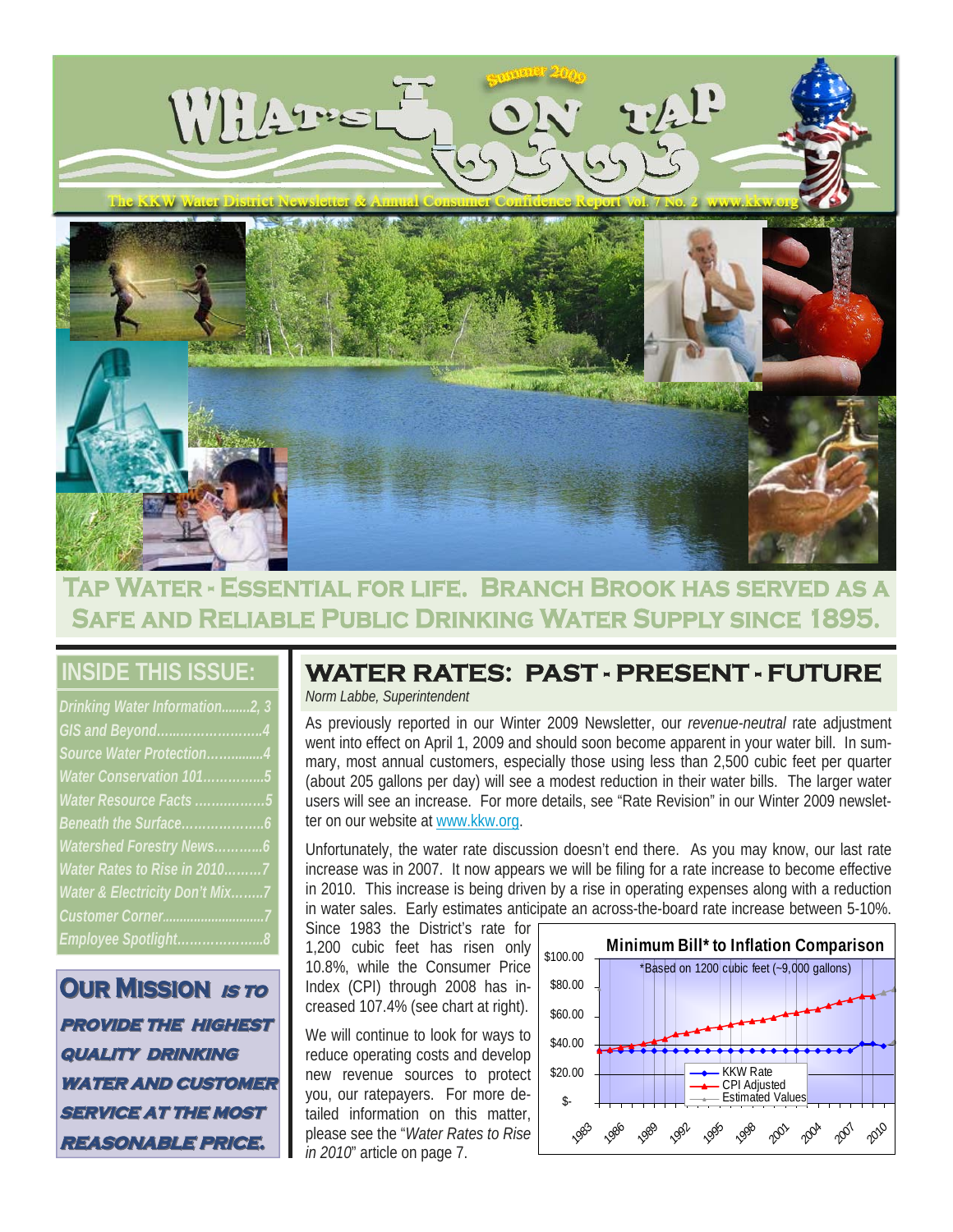# **Consumer Confidence Report - Drinking Water Information**

#### **CONGRATULATIONS! YOUR WATER MEETS OR EXCEEDS ALL FEDERAL AND STATE DRINKING WATER REQUIREMENTS.**

Since its incorporation in 1921, the Kennebunk, Kennebunkport & Wells Water District (District) has considered water quality of the utmost importance. The District vigilantly monitors and safeguards its water supplies and is proud to report that it continued to meet or exceed all drinking water quality requirements in 2008.Our highly trained and State licensed Water System Operators are committed to providing our customers with drinking water that surpasses State and Federal standards for safety and quality. In doing so, we work to conserve, preserve and protect our water supply sources.

#### **HEALTH INFORMATION**

Drinking water, including bottled water, may reasonably be expected to contain at least small amounts of some contaminants. The presence of contaminants does not necessarily mean that water possess a health risk. Contaminants that may be present in source water include:

**Microbial contaminants** such as viruses and bacteria that may come from sewage plants, septic systems, agricultural livestock operations and wildlife.

**Inorganic contaminants** such as salts and metals, that can be naturally occurring or result from urban stormwater runoff, industrial or domestic wastewater discharges, oil and gas production, mining or farming.

**Pesticides and herbicides,** which may come from a variety of sources such as agriculture, urban stormwater runoff and residential uses.

**Organic chemical contaminants** including synthetic and volatile organic chemicals, which are by-products of industrial processes and petroleum production, and can also come from gas stations, urban stormwater runoff, and septic systems.

Some people may be more vulnerable to contaminants in drinking water than the general population. Immuno-compromised persons such as persons with cancer undergoing chemotherapy, persons who have undergone organ transplants, people with HIV/AIDS or other immune system disorders, some elderly and infants can be particularly at risk from infections. These people should seek advice about drinking water from their health care providers. EPA/CDC guidelines on appropriate means to lessen the risk of infection by Cryptosporidium and other microbial contaminants are available from the Safe Drinking Water Hotline (SDW Hotline) (1-800-426-4791).

If present, elevated levels of lead can cause serious health problems, especially for pregnant women and young children. Lead in drinking water is primarily from materials and components associated with service lines and home plumbing. The District is responsible for providing high quality drinking water, but cannot control the variety of materials used in plumbing components. When your water has been sitting for several hours, you can minimize the potential for lead exposure by flushing your tap for 30 seconds to 2 minutes before using water for drinking or cooking. If you are concerned about lead in your water, you may wish to have your water tested. Information on lead in drinking water, testing methods, and steps you can take to minimize exposure is available from the SDW Hotline or at http://www.epa.gov/safewater/lead.

#### **WATER SOURCE**

The District's primary source of drinking water is Branch Brook, a surface water supply that forms the town line between Kennebunk and Wells and originates in Sanford. The District also utilizes groundwater from its three approved well sites to supplement Branch Brook during periods of peak seasonal demand, high runoff events and as otherwise desired. The District also maintains mutual-aid system interconnection agreements with the Biddeford-Saco Water Company and the York Water District.

Protection of the Branch Brook watershed and well sites remains a top priority. We continue to purchase property and pursue/acquire conservation easements within the watershed and wellhead protection zones as opportunities arise. You can help too. Please be careful as you live, work and play to limit what goes into storm drains, tributaries and surface waters to help preserve the water quality and the diverse ecosystems it supports. If you witness suspicious activity within the Branch Brook watershed or at the well sites, please report it immediately by calling the District at 985-2362 or notify the appropriate Police Department (Kennebunk - 985-6121, Wells - 646-9354, Sanford - 324-9170).

#### **SOURCE WATER ASSESSMENT**

The sources of drinking water include rivers, lakes, ponds and wells. As water travels over the surface of the land or through the ground, it dissolves naturally occurring minerals and radioactive materials and can pick up substances resulting from human or animal activity. The Maine Drinking Water Program (DWP) has evaluated all public water supplies as part of the Source Water Assessment Program (SWAP). The assessments include geology, hydrology, land uses, water testing information, and the extent of land ownership or protection by local ordinances to see how likely our drinking water source is to being contaminated by human activities in the future. Assessment results are available at public water suppliers, town offices and the DWP. For more information about SWAP, please contact the DWP by telephone at (207) 287- 2070. A well-head protection management plan has been developed for the District's well sites and the overall risk rating assigned to the Branch Brook supply was low.

#### **WATER QUALITY MONITORING/REPORTING**

**VIOLATIONS**: **No water quality violations were issued in 2008**.

**WAIVER INFORMATION**: Period 1/1/2008 - 12/31/2010, partial waiver for Branch Brook Filtration Plant (TCP, TQ1, TQ3), no waiver for the PTR Wells.

In 2008, the District applied for and was granted a partial or a full three-year waiver for water testing for certain synthetic organic compounds (SOC) (Phase II/V). This is an exemption from doing tests for insecticides, herbicides, fungicides, and certain other industrial chemicals that are regulated in drinking water. The State of Maine DWP grants a waiver only upon determining, on a case by case basis, that "it will not result in an unreasonable health risk." For any water tests that are not waived, we are required to report contaminants that were detected in our water supply in this Consumer Confidence Report.

#### **TREATMENT PROCESS**

**SURFACE WATER** from Branch Brook flows into our Filtration Plant where multiple processes are used to remove particles and microorganisms. The first process is COAGULATION, where chemicals (primarily food-grade alum) are added causing particles to destabilize and attract to each other. Then FLOCCULATION occurs in mixing chambers where the small particles combine into larger particles called floc. Next, CLARIFICATION occurs in the settling basins where the heavier floc particles settle out. Chlorine is then introduced for PRIMARY DISINFECTION. The FILTRATION process follows where clarified water passes through dual media filters (sand and anthracite) to remove any remaining floc particles. Finished water chemistry is then optimized for CORROSION CONTROL with sodium silicate, FLUORIDATION, and SECONDARY DISINFECTION with chloramines prior to being pumped into our distribution system where nearly 209 miles of transmission and distribution system water mains and 7 storage tanks distribute water to the District's customers.

**GROUND WATER** from any of the our three well sites (six wells) is pumped to our Pumping, Treatment and Recycling Facility (PTR) where the water chemistry is optimized for CORROSION CONTROL with sodium silicates, FLUORIDATION, and DISINFECTION with chloramines before being pumped directly into the distribution system.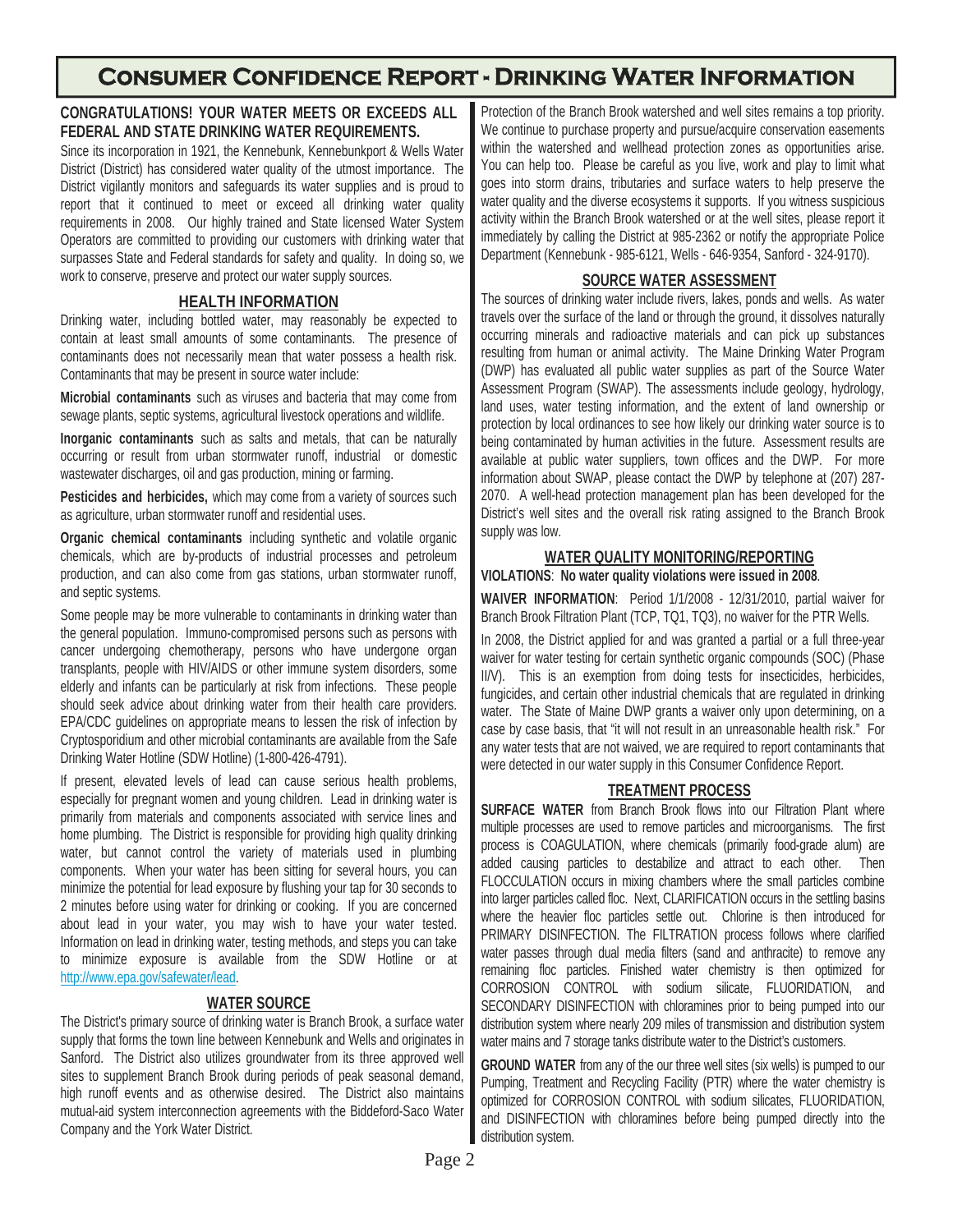### **2008 ANNUAL WATER QUALITY REPORT FOR PWSID# ME0090760**

| <b>Contaminant</b>                                | <b>Date</b> | <b>Result</b>                                                           | <b>MCL</b>  | <b>MCLG</b>           | <b>Source</b>                                                                                                                    |  |
|---------------------------------------------------|-------------|-------------------------------------------------------------------------|-------------|-----------------------|----------------------------------------------------------------------------------------------------------------------------------|--|
| Microbiological                                   |             |                                                                         |             |                       |                                                                                                                                  |  |
| <b>TOTAL COLIFORM (1)</b>                         | 2008        | 0 pos                                                                   | 1 pos or 5% | 0 pos                 | Naturally present in the environment                                                                                             |  |
| <b>Inorganics</b>                                 |             |                                                                         |             |                       |                                                                                                                                  |  |
| ARSENIC (2)                                       | 3/13/08     | 5.9 ppb                                                                 | 10 ppb      | 0 ppb                 | Erosion of natural deposits. Runoff from orchards,<br>glass and electronics production wastes.                                   |  |
| <b>BARIUM</b>                                     | 3/11/08     | 0.006 ppm                                                               | 2 ppm       | 2 ppm                 | Discharge of drilling wastes. Discharge from metal<br>refineries. Erosion of natural deposits.                                   |  |
| <b>CHROMIUM</b>                                   | 3/11/08     | $0.88$ ppb                                                              | $100$ ppb   | $100$ ppb             | Discharge from steel and pulp mills. Erosion of<br>natural deposits.                                                             |  |
| FLUORIDE (3)                                      | 6/10/08     | $1.3$ ppm                                                               | 4 ppm       | 4 ppm                 | Erosion of natural deposits. Water additive which<br>promotes strong teeth. Discharge from fertilizer<br>and aluminum factories. |  |
| NITRATE NITROGEN (5) 3/11/08                      |             | 0.16 ppm                                                                | 10 ppm      | 10 ppm                | Runoff from fertilizer use. Leaching from septic<br>tanks, sewage. Erosion of natural deposits.                                  |  |
| <b>Synthetic Organics</b>                         |             |                                                                         |             |                       |                                                                                                                                  |  |
| DI (2-EHTYLHEXYL)-<br><b>PHTHALATE</b>            | 2/20/07     | $0.2$ ppb                                                               | 6 ppb       | 0 ppb                 | Discharge from rubber and chemical factories;<br>plastics.                                                                       |  |
| <b>Disinfectants and Disinfection By-Products</b> |             |                                                                         |             |                       |                                                                                                                                  |  |
| <b>TOTAL HALOACETIC</b><br><b>ACID (HAA5) (9)</b> | <b>RAA</b>  | 11.4 ppb<br>Range (3.8-24.6 ppb)                                        | 60 ppb      | 0 ppb                 | By-product of drinking water chlorination.                                                                                       |  |
| <b>TOTAL TRIHALO-</b><br>METHANES (TTHM) (9)      | <b>RAA</b>  | 10.9 ppb<br>Range (1.3-25 ppb)                                          | 80 ppb      | $0$ ppb               | By-product of drinking water chlorination.                                                                                       |  |
| <b>CHLORINE RESIDUAL</b>                          | <b>RAA</b>  | 1.94 ppm                                                                |             |                       | MRDL=4 ppm MRDLG=4 ppm By-product of drinking water chlorination.                                                                |  |
| TURBIDITY LEVELS (10) 3/11/08                     |             | 0.24 ntu (WTP) 0.3 ntu in 95% of samples Soil runoff.<br>0.72 ntu (PTR) |             | 1.0 ntu maximum limit |                                                                                                                                  |  |

#### **Definitions:**

-Maximum Contaminant Level (MCL): The highest level of a contaminant that is allow ed in drinking w ater.

-Maximum Contaminant Level Goal (MCLG): The level of a contaminant in drinking w ater below w hich there is no know n or expected risk to health. -Running Annual Average (RAA): The average of all monthly or quarterly samples for the last year at all sample locations.

-Action Level (AL): The concentration of a contaminant that, if exceeded, triggers treatment or other requirements that a w ater system must follow . -Maximum Residual Disinfectant Level (MRDL): The highest level of a disinfectant allow ed in drinking w ater. There is convincing evidence that the addition of a disinfectant is necessary for the control of microbial contaminants.

-Maximum Residual Disinfectant Level Goal (MRDLG): The level of a drinking w ater disinfectant below w hich there is no know n or expected risk to health. MRDLGs do not reflect the benefits of the use of disinfectants to control microbial contaminants.

-Treatment Technique (TT): A required process intended to reduce the level of a contaminant in drinking w ater.

#### **Units:**

ppm = parts per million or milligrams per liter (mg/L); pos = positive samples; ntu = nephelometric turbidity units;

ppb = parts per billion or micrograms per liter ( $\mu$ g/L); pCi/L = picocuries per liter (a measure of radioactivity).

#### **Notes:**

1) Total Coliform Bacteria: Reported as the highest monthly number of positive samples, for w ater systems that take < 40 samples per month.

2) Arsenic: The U.S. EPA adopted the new MCL standard in October 2001. Water systems must meet this new standard by January 2006.

3) Fluoride: Fluoride levels must be maintained betw een 1-2 ppm, for those w ater systems that fluoridate the w ater.

4) Lead/Copper: Action levels (AL) are measured at consumer's tap. 90% of the tests must be equal to or below the action level.

5) Nitrate: Nitrate in drinking w ater at levels above 10 ppm is a health risk for infants of less than six months of age. High nitrate levels in drinking w ater can cause *Blue Baby Syndrome* . Nitrate levels may rise quickly for short periods of time because of rainfall or agricultural activity. If you are caring for an infant you should ask advice from your health provider.

6) Gross Alpha: Action level over 5 pCi/L requires testing for Radium. Action level over 15 pCi/L requires testing for Radon and Uranium.

7) Uranium: The U.S. EPA adopted the new MCL of 30 ppb in December 2000. Water systems must meet this new standard after December 2003. 8) Radon: The State of Maine adopted a Maximum Exposure Guideline (MEG) for Radon in drinking w ater at 4000 pCi/L, effective 1/1/07. If Radon exceeds the MEG in w ater, treatment is recommended. It is also advisable to test indoor air for Radon. The U.S. EPA is proposing setting Federal standards for Radon in public drinking w ater.

9) TTHM/HAA5: Total Trihalomethanes and Haloacetic Acids (TTHM and HAA5) are formed as a by-product of drinking w ater chlorination. This chemical reaction occurs w hen chlorine combines w ith naturally occurring organic matter in w ater.

10) Turbidity levels for both the Water Treatment Plant (WTP) and PTR averaged 0.07 ntu for the year.

**All other regulated drinking water contaminants were below detection levels - NO VIOLATIONS WERE ISSUED IN 2008.**

#### **Please call us at 985-2362 with any water quality questions you may have**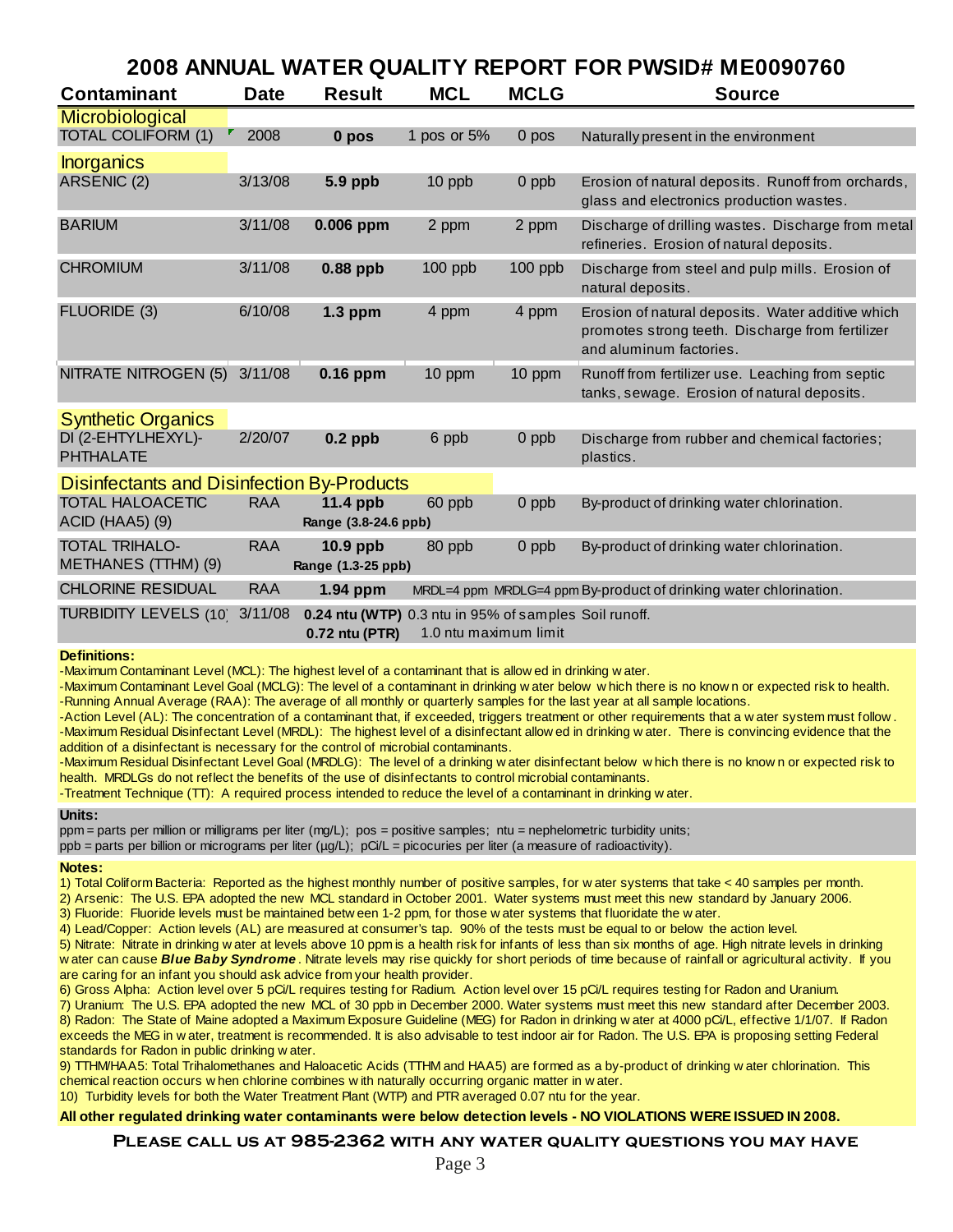# **GIS and Beyond - Mapping our way into the 21st Century**

*Justin Richardson, GIS Coordinator* 

A Geographic Information System (GIS) is a system of computer hardware and software that integrates, stores, edits, analyzes, shares and displays various layers of geographic information. Databases enable GIS to analyze feature attributes and a feature's physical location. For example, one simple use of GIS is to identify and track all water main breaks in order to better prioritize future main replacements through our Capital Improvement Program. For water utilities, GIS is commonly used for a whole host of items including source water protection studies, hydraulic modeling, water quality monitoring and distribution system operation and maintenance. The use of GIS in water utilities has grown exponentially in the past decade and is not only invaluable in terms of system planning, operation and maintenance; but is also a requirement for compliance with state and Federal rules and regulations.

To meet the growing regional demand for GIS, the District led an effort to hire a GIS coordinator and share the position with three other water utilities in southern Maine. In a collaborative effort, the Sanford Water District, South Berwick Water District and the Kittery Water District are all sharing the cost for this new GIS position and reaping the benefits of common GIS support, development methodology and standardization. On February 1st, I began working for these four districts as the GIS Coordinator. I am a certified GIS Professional and have a B.A. in Geography from the University of Maine at Farmington along with 10 years of professional GIS experience. Prior to joining the District, I was the GIS Manager for Wright-Pierce, a Civil and Environmental engineering firm with offices throughout New England. Sharing a GIS coordinator among the four water utilities brings the GIS expertise required for each district at an affordable cost. This sharing of resources also dovetails nicely with the Southern Maine Regional Water Council's plans to help regionalize certain services to bolster each district's capabilities while reducing costs and increasing efficiency. Please feel free to contact me at the KKW office with any questions regarding our implementation of this new technology.

# **Branch Brook - Focus of Source Water Protection Event**

*Bill Snyder, Plant Manager* 

In April, representatives of the District met with Federal, state, and local environmentally minded groups for a groundbreaking workshop on source water protection. The two day session consisted of informative classroom presentations, discussion and field exercises, the latter of which featured an extensive focus on the Branch Brook watershed and tour of our Filtration Plant. The Wells National Estuarine Research Reserve in Wells, Maine hosted the event.

Workshop attendees included members of the USEPA, the Maine Drinking Water Program, Maine DEP, several land trusts, water districts, town managers and code enforcement officers, along with citizens interested in source water protection.

Objectives for the workshop were identified and water quality issues within our various watersheds were discussed as were new rules and funding for various source water protection projects. Although we have worked collaboratively with local land trusts and municipalities in the past to preserve lands in the Branch Brook watershed, the importance of working together to achieve our common goal of resource protection (water, land, ecosystems) was reemphasized and expounded upon.

The Sanford Regional Airport gave an exceptional tour of the airport grounds to show what they have done over the years to mitigate taxiway runoff and to showcase their fuel spill prevention and containment technologies. The Maine Turnpike Authority showed two

retention ponds that were built where Branch Brook crosses the turnpike in order to contain potential spills that would otherwise contaminate the Brook. The Save Our Beaches group explained their methods for detecting overboard discharges into local waterways. The field trip portion of the workshop ended with a tour of our Plant where we discussed our commitment in caretaking for both surface and ground water supply sources. We were especially proud to inform our guests that our water Plant runs with zero discharge back to Branch Brook and that all backwash water is 100% recycled. Workshop organizer, Dr. Chi Ho Sham (Cadmus Group) was so impressed by our efforts that he suggested we apply for a national EPA Watershed Protection Award.

Certainly, this will be the start of future cooperation between all groups involved in source water protection, and as a group, we will be able to resolve the many current and emerging issues that confront us. On an added note, we are open for individual or group tours of our water Filtration Plant. Please give me a call at 985-2362 if you'd like to schedule a tour.



**Several attendees of the two day SWAP workshop were (from left): Andy Tolman - DWP, John Peckenham - UMO, Kira Jacobs - EPA, Bill Snyder - KKW, and John Branscom - MTA.**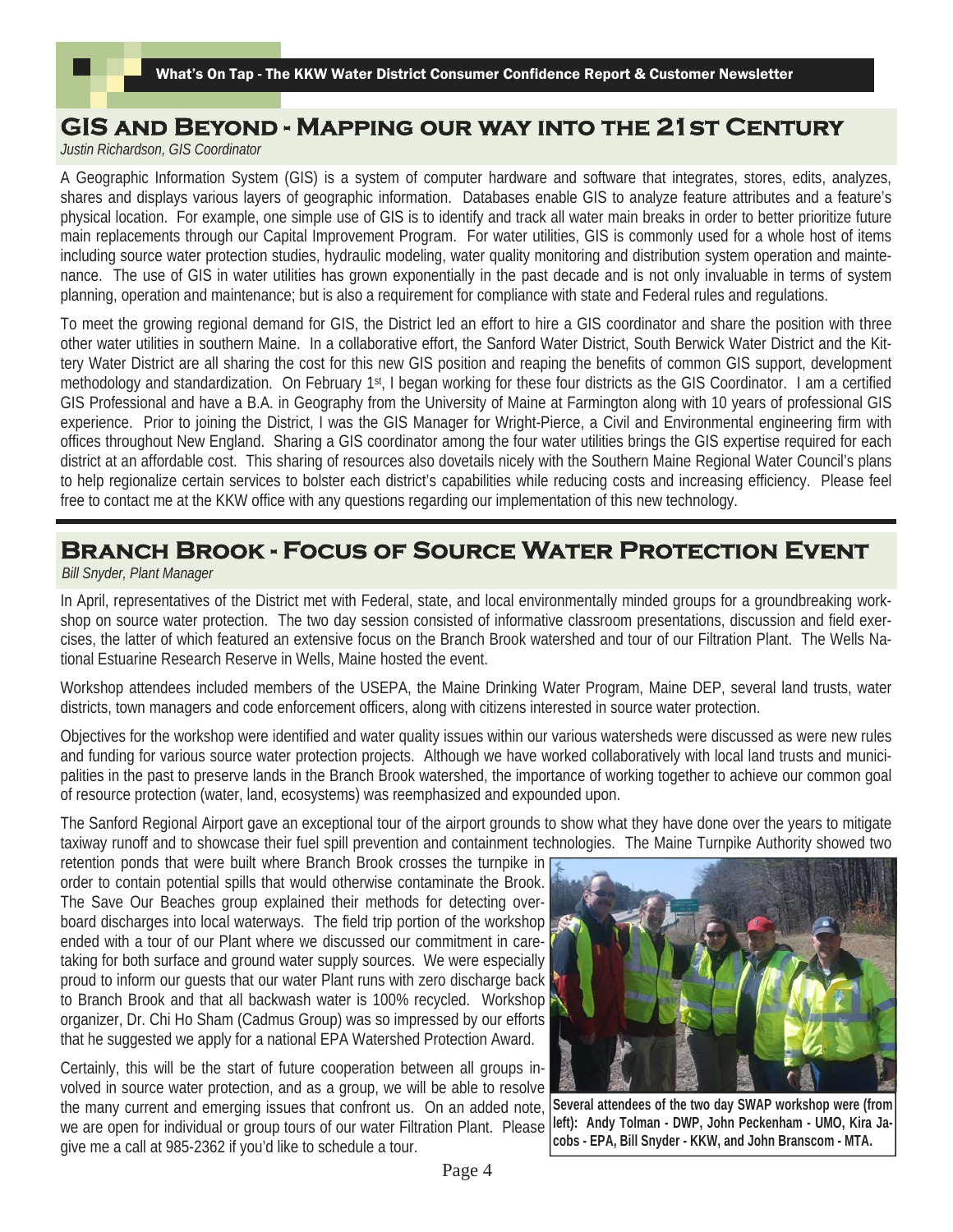### **WATER CONSERVATION SPOTLIGHT - Every Drop Counts**

**Proven tips to reduce irrigation demand and save you \$\$\$\$\$\$\$\$\$\$\$\$\$** 

- **1.) Put a layer of mulch around trees and plants. Chunks of bark, peat moss or gravel slows down evaporation.**
- **2.) Water during the cool parts of the day. Early morning is better than dusk since it helps prevent the growth of fungus.**
- **3.) Don't water the lawn or garden on windy days as the wind causes excessive evaporation, minimizing the benefit.**
- **4.) Cut down watering on cool and overcast days and don't water in the rain. Adjust or deactivate automatic sprinklers.**
- **5.) Set lawn mower blades one notch higher. Longer grass means less evaporation, reducing the frequency of irrigating.**
- **6.) Drive your car onto the lawn to wash it. The rinse water will help water the grass while reducing runoff.**
- **7.) When the kids want to cool off, use the sprinkler in an area where your lawn needs it most, moving it as required.**
- **8.) Xeriscape replace your lawn and high-water-using trees and plants with less thirsty and drought resistant plantings.**
- **9.) Divide your watering cycle into shorter periods to reduce runoff and allow for better absorption when you water.**
- **10.) Check outdoor hoses, pipes, faucets, connections and fixtures for leaks. Fixing even small leaks can mean big savings.**
- **11.) Remember to weed your lawn and garden regularly. Weeds compete with other plants for nutrients, light and water.**
- **12.) Set a kitchen timer when watering your lawn or garden with a hose or manually operated sprinkler.**
- **13.) Avoid the use of water toys that require a constant flow of water. A flow rate of only 3 gpm = 180 gallons per hour.**
- **14.) Aerate your lawn. Punching holes in your lawn about 6 inches apart helps water to reach the roots rather than run off.**
- **15.) Place an empty tuna can on your lawn to catch and measure the water output of your sprinklers. Adjust as necessary.**

### **Water Resources - The Facts**

*Norm Labbe, Superintendent* 

The temporary water shortage we experienced in 2002 is thankfully history. Since that time, we have worked diligently to nearly double our available water supply sources and are working on yet another groundwater source, which is expected to produce up to an additional 2 million gallons per day (MGD). Once secured, this new supply will raise our total available peak seasonal groundwater supply to over 5 MGD. When added to our utility interconnection sources (up to 3 MGD) and our Branch Brook surface supply (up to 6 MGD), meeting a 7 MGD peak day demand will not be an issue. Neither will the 10 MGD peak day demand predicted in 50 plus years by our 2008 Water System Master Plan. For more details on our new sources of supply, please revisit *Supply Source* in the Winter 2009 newsletter on our website.

Looking at the bigger picture, each year Maine receives an average of 24 trillion gallons of precipitation. Of this, about 4 trillion gallons recharges Maine's underground aquifers. The rest flows into ponds, lakes, streams and rivers or is evaporated (see Water Cycle illustration). If you were to compare this 4 trillion gallons of "new" annual groundwater to a 500-sheet ream of paper, the following may surprise you. All of the groundwater withdrawn by all of Maine's water utilities equals about one sheet of paper per year (or 0.2% of all water entering the ground each year). Breaking this down further, all groundwater withdrawn by all of Maine's bottled water companies equals about one tenth of one sheet of paper each year (or 0.02%). When considering that Maine's weather is trending wetter and is predicted to do so (due to global

**Did you know….…that we recently purchased a parcel of land with over 1,000 feet of frontage along Branch Brook to enhance our watershed protection efforts. The lot is located on the south side of Route 109, opposite the Sam Allen Road in Sanford. The former house, which had recently been damaged by fire, was removed and the lot restored to its natural condition. In addition to being permanently protected from future development, the site provides a convenient public access for outdoor enthusiasts to enjoy brook fishing and hiking.** 

warming), it is difficult to comprehend how we're going to run out of water as a result of groundwater withdrawals by water utilities and bottled water companies. Both the Maine Geological Survey and Maine DEP share this position.

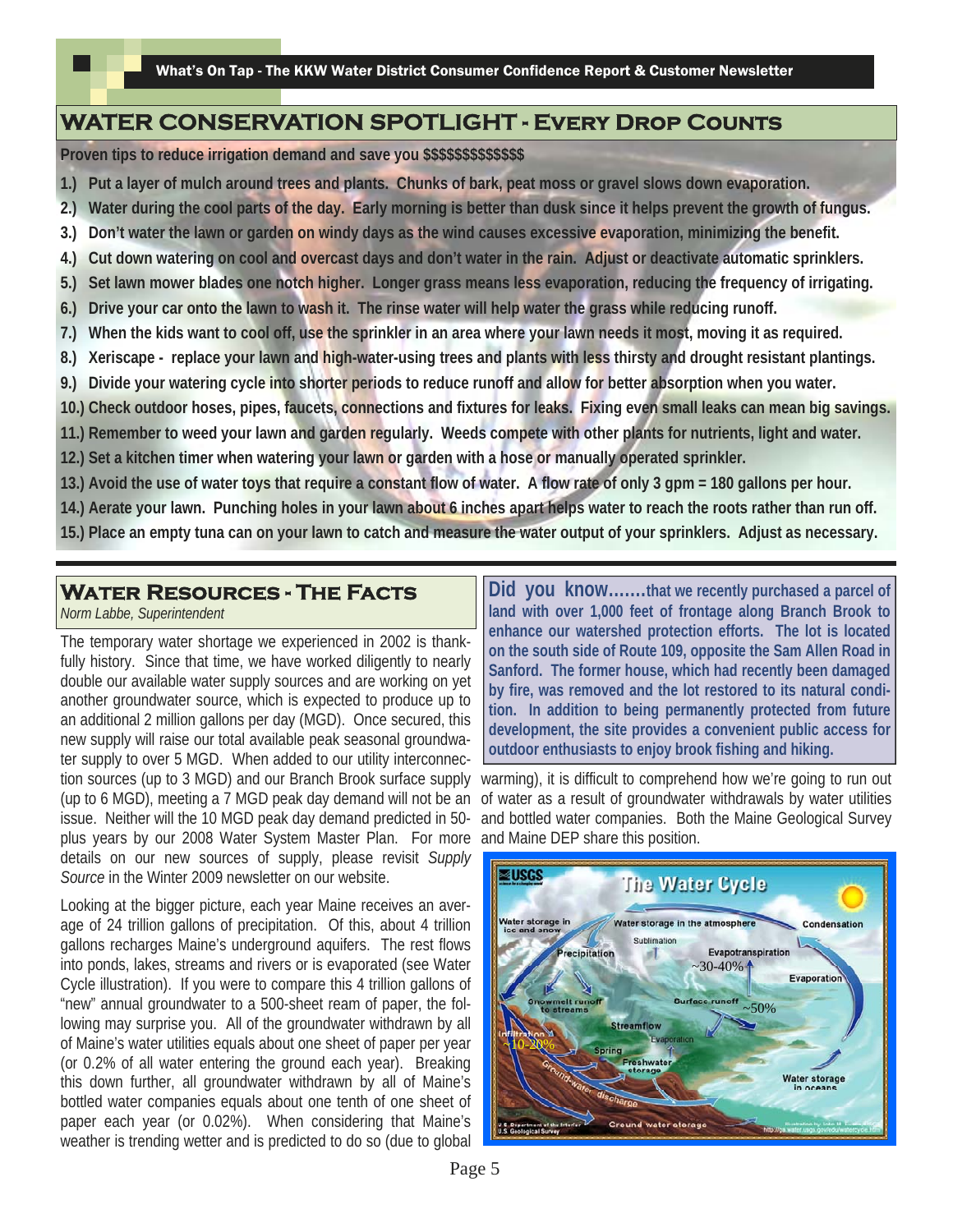### **Beneath the Surface - 'Stimulating' Construction Underway**

*Don Gobeil, Technical Services Director* 

In the last installment of *Beneath The Surface*, we chronicled how different the planning of our 2009 construction season was expected to be because of the trepidation surrounding the economy and the impact of the proposed economic stimulus program. We had to approach our planning for 2009 with an eye toward maintaining some operational flexibility in order to shift our limited resources around as needed to collaborate with projects that the stimulus program might bring to our area.

Since January, however, some clarity has come to the local scene. On February 17<sup>th</sup>, the President signed the stimulus bill known as the *"American Recovery and Reinvestment Act of 2009"*. From the total national spending package of \$787 billion, Maine's share for additional highway and bridge projects was \$130.7 million. This extra funding translated into an additional 71 projects that would be constructed as part of the overall statewide transportation infrastructure program. However, because of the scoring criteria used for the selection process, none of the selected projects were located within the KKW service area communities.

Armed with this new information, we immediately set out to finalize the design and scheduling of our spring construction program. The primary focus for our crews this spring was to replace a large section of obsolete 8-inch main along Brown Street in Kennebunk. The 2,600 foot project was coordinated and scheduled to precede the Town of Kennebunk's planned reconstruction of Brown Street. The

other major spring initiative was the second phase of the Route One 20-inch main upgrade and replacement project in the Town of Wells. This 3,100 foot major system improvement was made possible by securing a low interest loan through the State Revolving Loan Fund for utility infrastructure improvements and was outsourced to Dearborn Construction Inc. via a competitive bidding process. As we go to press, both projects should be online; with Brown Street providing improved system reliability for an area previously prone to service disruptions, and Route One representing a major system upgrade that will improve our capability to move large volumes of water to the southern portion of our service territory.

Moving beyond the spring/summer period, we are busy preparing for a fall project in the Skipper Joe's Point Road and Marshall Point Road area of Kennebunkport. This combined 2,100 foot renewal of our primary northbound transmission main is expected to be difficult and technically challenging. Look for a follow-up report on this project in our next edition of *What's On Tap*. As always, if you have any questions or would like receive more information, please feel free to contact us at any time.



**By installing temporary lines like this 6" PVC pipe on Brown Street in Kennebunk, the District is able to replace its obsolete 1930s era pipe with a new one in the same location, minimizing the impact on both customers and other underground utilities.** 

# **Watershed Forestry Program Revving Up**

*Greg Pargellis, Chief Operator* 

The District has revived its practice of managing its many woodlots within the Branch Brook watershed by

completing a new Forest Management Plan. The new Plan includes selective timber harvesting as a proven forestry "best management practice" to ensure ecosystem health and diversity while generating additional revenue for the District's ongoing source water protection efforts.

Funding for the new Plan (~\$14,000) was accomplished by selectively harvesting timber on two lots (about 22 acres) in the area around Harriseckett Road (Wells) and the Filtration Plant. Most of the timber removed was either damaged, dying or diseased; or removed to make room for the large, healthy standing trees as well as the young trees just starting their growth cycle.

The District is proud to own nearly 2,000 of the 8,000-acre watershed. The new Plan enhances our ability to actively manage the watershed lands to better protect your public drinking water supply by minimizing soil erosion, providing for precipitation uptake and brook recharge capabilities. We will continue to acquire additional watershed land as it becomes available (see the *Did You Know* snippet on page 5). All timber harvesting is done under the watchful eye of our Forester with an emphasis on protecting the Brook's water quality. Please give me a call at 985-2362 if you have any questions about our Plan.



**White Pine trees are plentiful throughout the Branch Brook watershed and when mature, provide superb water quality protection. Pine needles also possess 5 times the Vitamin C by weight as lemons and make an enjoyable herbal tea.** 

**Did you know… That the forest has long been recognized as the guardian of the watershed, largely responsible for controlling the purity, regularity and volume of water flow. Mature tree canopies slow the velocity of falling rain, reducing soil erosion; while years of leaf and needle accumulation on the forest floor develop into a thick sponge-like humus layer that soak up and retain large quantities of water, even during prolong dry periods.**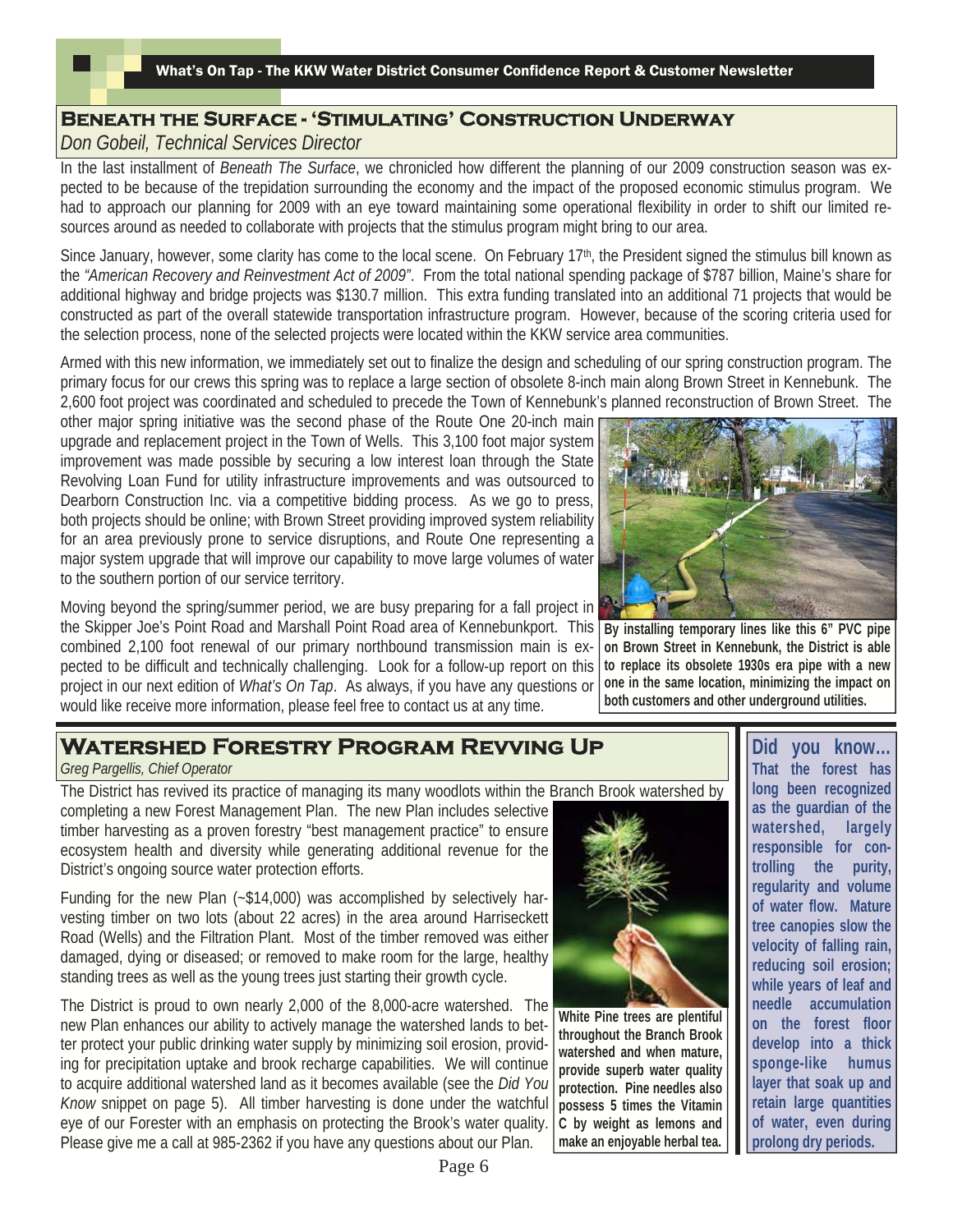# **Water Rates to rise in 2010 - Why? What's Next?**

*Wayne Brockway, Treasurer* 

During these uncertain economic times, many dramatic shifts have occurred in global markets. One such change was the worldwide commodity price boom between 2003 and 2008 where the prices of water treatment chemicals, pipe materials and the like shot up to unprecedented levels. Historically, when a boom period is followed by a bust cycle or recession (such as we are currently experiencing) prices usually drop significantly. However, chemical costs have continued to remain high due to decreases in worldwide production. Construction material costs have fallen back slightly, but not near what they were three years ago. Coupling these costs with two years of relatively wet summer weather, resulting in decreased water demand, the District will need to raise its rates during 2010.

How much you may ask? While we have not yet begun the formal process, it appears that it will be between 5-10%. Since the District just implemented a major cost of service study with its revenue-neutral water rate adjustment, we may simply recommend to the Maine Public Utilities Commission that this increase be applied "across the board" to all customer classes.

We realize this is not welcome news, but promise to do our best to keep the increase as low as possible. We have continued our cost containment efforts in various ways, including minimizing labor costs through attrition, job sharing and cross training. We also reduced our use of subcontractors; scaled back our capital improvement program; and locked in our heating oil cost for next year early at under \$2 per gallon.

In any event, you will probably see a rate change notification around January 2010, with the requested rate change effective as of April 1, 2010. We're hoping this next increase will carry us for at least another three year cycle, until 2013.

# **Your Deadly Water Service - the shocking facts**

*Rob Weymouth, Facilities Manager* 

At a very young age we are all taught the dangers of electricity. "Don't play with that plug", "Don't put your fingers in that socket" and many other great pieces of advice. However, no one ever told us that we can be seriously injured or even killed by electricity from our water pipes.

According to the National Electrical Code, metal water piping systems shall be bonded to the grounded conductor (your house's electrical grounding system). This is done so that should the water pipe become inadvertently energized, the stray current will be taken to ground and not injure a person who comes in contact with a pipe or faucet or start a fire. While this is a good thing, it can make for a very dangerous situation for the unaware homeowner, plumber or excavating contractor working on the plumbing system, inside or outside of the home or business. Should electrical connections in the grounding or the service entrance system malfunction or deteriorate, the only available conductor for electricity is the water piping. If this happens and you break continuity in the piping system by cutting the water piping or removing an inline water meter, without first installing a bypass jumper, any person coming in contact with the water pipes or faucets and ground will become energized and suffer shock or possibly electrocution!

Therefore anyone planning to remove metallic components (i.e. pipe, water meters, etc.) from a grounded plumbing system must install jumpers or bonding straps around the component prior to its removal. If you are unsure of what is involved and the safety practices that should be used, be sure to contact a qualified professional for further assistance. As Jim Wright at Central Maine Power Company says in the ads, "No line is safe to touch, ever." Here at the Water District we like to say, "No pipe is safe to cut, ever." So be safe!

### **Customer corner - news you can use**

*Kathleen Chapin, Customer Service Supervisor* 

Times are Tough - It's hard to escape. Everywhere you go, people are talking about the economy. Whether their scope is global or local, the current outlook is dismal. Businesses are closing, people are losing their jobs and credit card interest rates are soaring. Most of us are tightening our belts and trying to eliminate expenses we consider unnecessary. Certain costs however we can't escape. Some of these include housing, food and our basic utilities, such as water. At best, we can try to conserve our water consumption but still there's a baseline cost associated with its use. Given our current economic conditions, it's understandable that some may fall behind in payments. We encourage early contact with our office to discuss payment plan options. We want to help you manage your account. So please call us at 985-3385.

New Seasonal Rate Structure - By now, most of you that comprise our seasonal customer base have received your minimum bill for the 2009 season. You may have noticed that under our new rate structure, your initial seasonal bill is broken out into two separate charges. The first one listed on your bill is the new \$60 Seasonal Service Fee that covers a broad spectrum of services including meter installations and removals, maintaining summer lines as well as cleaning, storing and testing meters. It was designed to recover the District's costs that are only attributable to seasonal class customers. The second charge is the actual minimum fee for water consumption and is based on the meter size at your property. It allows for 600 cubic feet of water with no additional billing to your account. An additional bill will be sent only if you exceed 600 cubic feet. Please check our website at www.kkw.org for a more detailed description of our new rate structure.